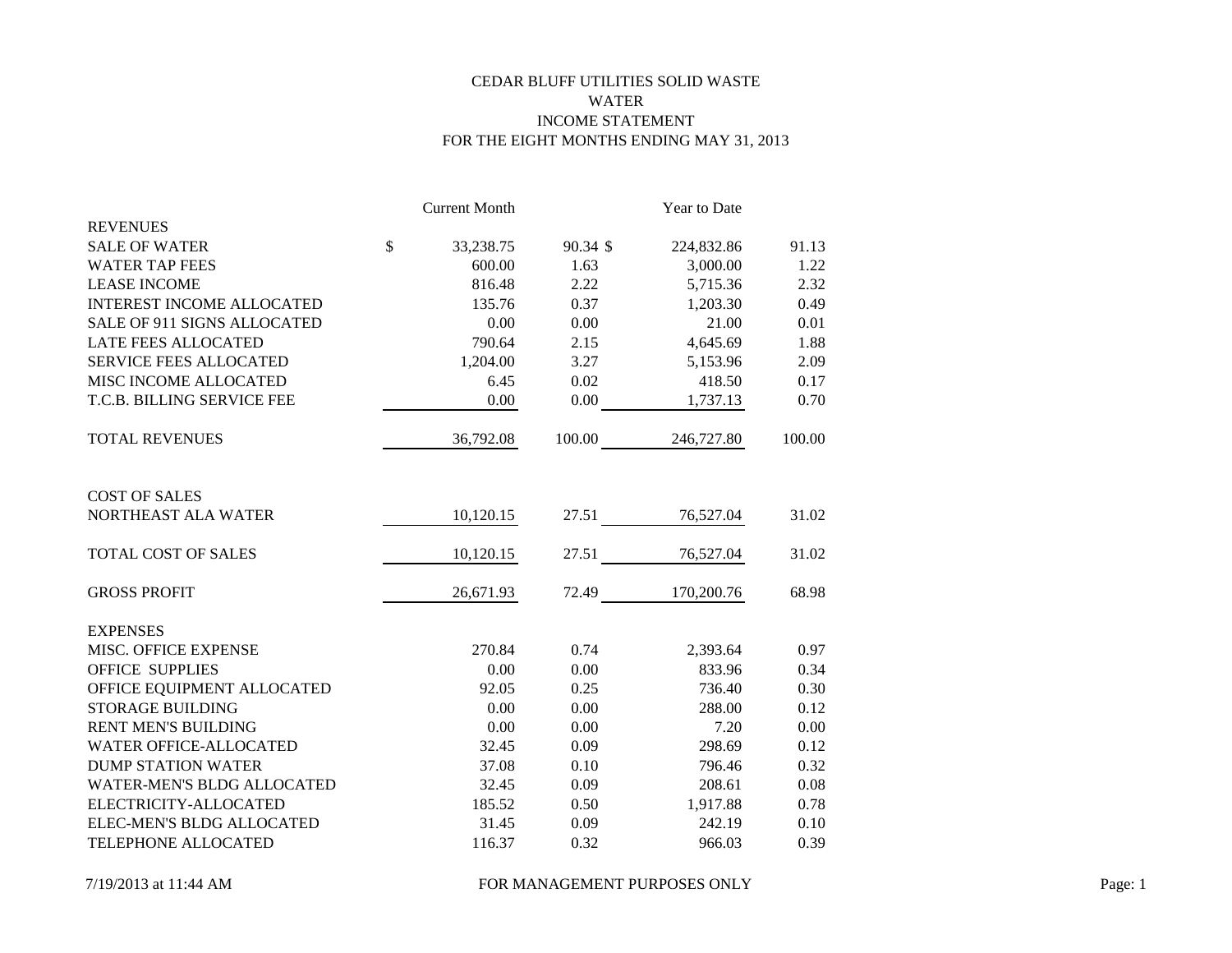# CEDAR BLUFF UTILITIES SOLID WASTE WATER INCOME STATEMENT FOR THE EIGHT MONTHS ENDING MAY 31, 2013

|                                   | <b>Current Month</b> |       | Year to Date |       |
|-----------------------------------|----------------------|-------|--------------|-------|
| <b>CELL PHONES ALLOCATED</b>      | 98.57                | 0.27  | 895.24       | 0.36  |
| <b>INTERNET ALLOCATED</b>         | 33.00                | 0.09  | 231.00       | 0.09  |
| LIABILITY INS. ALLOCATED          | 0.00                 | 0.00  | 14,023.04    | 5.68  |
| ADVERTISING-ALLOCATED             | 0.00                 | 0.00  | 81.47        | 0.03  |
| POSTAGE-ALLOCATED                 | 305.64               | 0.83  | 2,882.69     | 1.17  |
| MISC BANK CHGS-ALLOC              | 0.00                 | 0.00  | 147.18       | 0.06  |
| <b>COMPUTER MAINT-ALLOC</b>       | 60.00                | 0.16  | 1,647.45     | 0.67  |
| ACCOUNTING-ALLOC                  | 0.00                 | 0.00  | 7,500.00     | 3.04  |
| <b>LEGAL FEES-ALLOC</b>           | 0.00                 | 0.00  | 1,728.79     | 0.70  |
| SEMINARS/TRAINING-ALLOC           | 0.00                 | 0.00  | 600.00       | 0.24  |
| TRAVEL EXPENSE-ALLOCATED          | 0.00                 | 0.00  | 1,179.75     | 0.48  |
| MEMBERSHIPS/DUES-ALLOCATED        | 0.00                 | 0.00  | 566.99       | 0.23  |
| PERMITS-ALLOCATED                 | 0.00                 | 0.00  | 160.00       | 0.06  |
| <b>CLOTHING-ALLOC</b>             | 0.00                 | 0.00  | 894.64       | 0.36  |
| HEAT MEN'S BUILDING               | 12.73                | 0.03  | 169.65       | 0.07  |
| SALARIES-OFFICE-ALLOC             | 3,596.70             | 9.78  | 25,607.32    | 10.38 |
| <b>SALARIES-UTILITIES ALLOC</b>   | 4,218.14             | 11.46 | 30,396.73    | 12.32 |
| SALARY-MANAGER ALLOC              | 2,722.26             | 7.40  | 19,091.83    | 7.74  |
| P/R TAXES-OFFICE ALLOC            | 250.82               | 0.68  | 1,962.05     | 0.80  |
| P/R TAXES-UTILITIES ALLOC         | 506.97               | 1.38  | 3,919.62     | 1.59  |
| <b>HEALTH INS-OFFICE</b>          | 766.20               | 2.08  | 5,470.40     | 2.22  |
| HEALTH INS-UTILITIES ALLOC        | 662.40               | 1.80  | 5,284.20     | 2.14  |
| PENSION-OFFICE ALLOC              | 179.88               | 0.49  | 1,529.32     | 0.62  |
| PENSION-UTILITIES ALLOC           | 388.30               | 1.06  | 3,322.10     | 1.35  |
| W/C INSURANCE-OFFICE ALLOC        | 75.60                | 0.21  | 75.60        | 0.03  |
| W/C INSURANCE-UTILITIES ALLOC     | 0.00                 | 0.00  | 2,688.60     | 1.09  |
| <b>INTEREST-G&amp;A ALLOC</b>     | 0.00                 | 0.00  | 8.21         | 0.00  |
| <b>GAS &amp; OIL-OFFICE ALLOC</b> | 0.00                 | 0.00  | 46.19        | 0.02  |
| GAS & OIL-UTILITY VEHICLES ALL    | 423.28               | 1.15  | 3,287.72     | 1.33  |
| GAS & OIL-UTILITY EQUIP ALLOC     | 0.00                 | 0.00  | 9.00         | 0.00  |
| VEHICLE MAINT. OFFICE ALLOC       | 54.89                | 0.15  | 54.89        | 0.02  |
| VEHICLE MAINT. UTIL VEHICLES A    | 110.25               | 0.30  | 1,084.43     | 0.44  |
| EQUIP MAINT - UTILITY EQ ALLOC    | 9.58                 | 0.03  | 640.97       | 0.26  |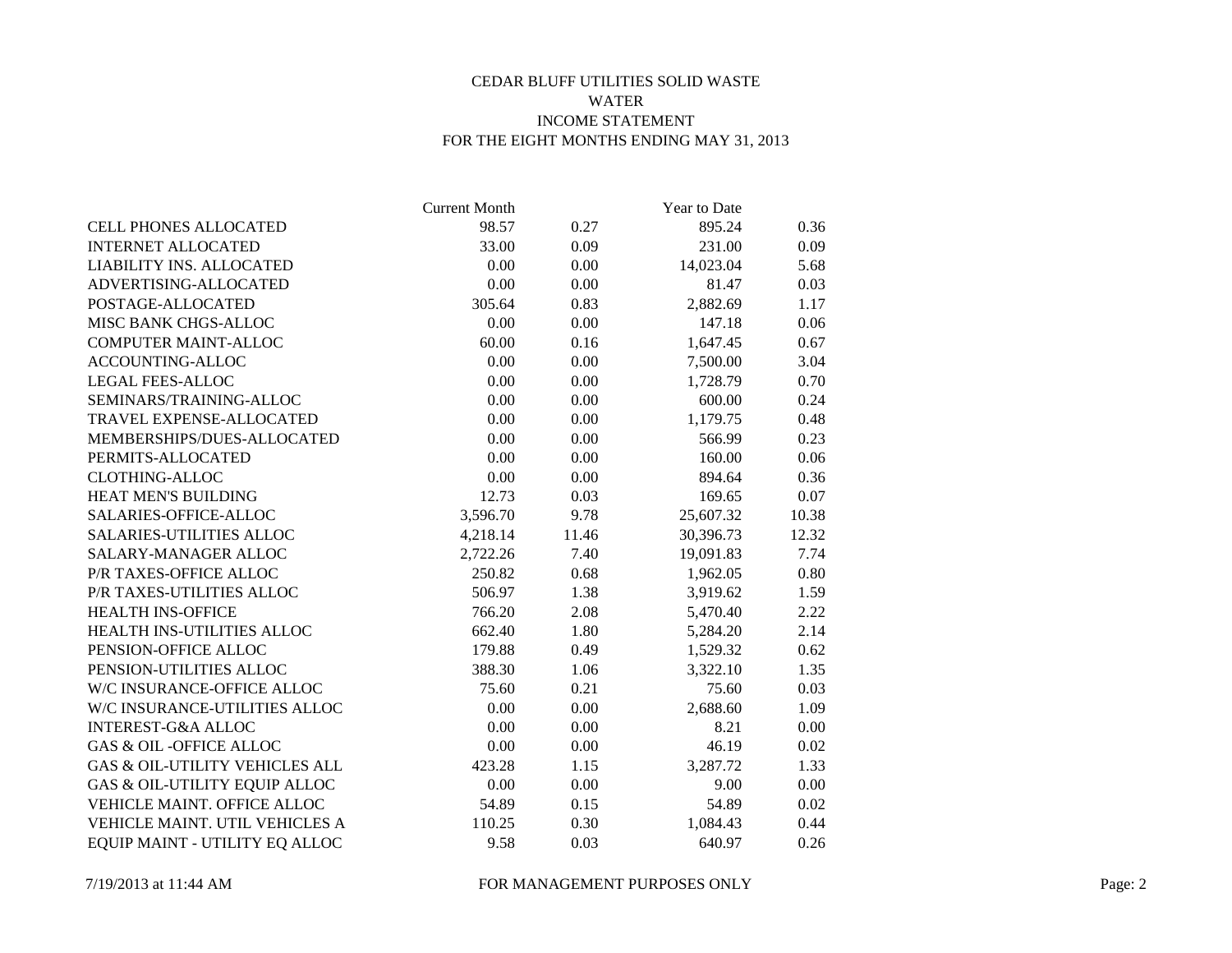# CEDAR BLUFF UTILITIES SOLID WASTE WATER INCOME STATEMENT FOR THE EIGHT MONTHS ENDING MAY 31, 2013

|                                | Current Month |            | <b>Year to Date</b> |        |
|--------------------------------|---------------|------------|---------------------|--------|
| <b>SYSTEM MAINT-WATER DEPT</b> | 2,257.38      | 6.14       | 6,719.08            | 2.72   |
| ENGINEERING-WATER              | 1,117.80      | 3.04       | 1,117.80            | 0.45   |
| <b>SAMPLE TESTING-WATER</b>    | 54.00         | 0.15       | 2,554.00            | 1.04   |
| <b>DEPRECIATION</b>            | 2,489.95      | 6.77       | 19,919.60           | 8.07   |
| <b>TOTAL EXPENSES</b>          | 21,192.55     | 57.60      | 176,186.61          | 71.41  |
| <b>NET INCOME</b>              | 5,479.38      | 14.89 $\$$ | 5,985.85)           | (2.43) |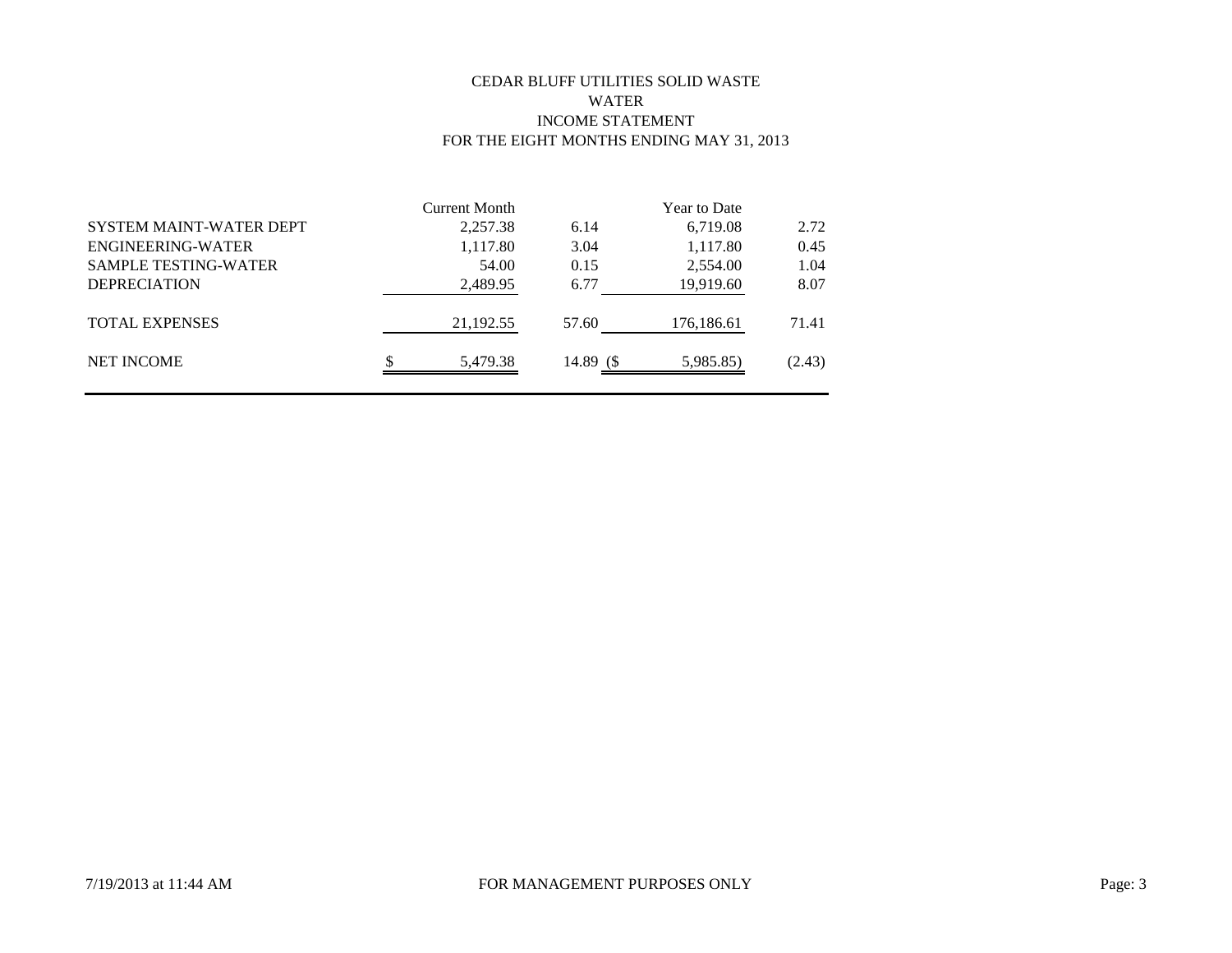# CEDAR BLUFF UTILITIES SOLID WASTE SEWER INCOME STATEMENT FOR THE EIGHT MONTHS ENDING MAY 31, 2013

|                                  |               | <b>Current Month</b> |          | Year to Date |        |
|----------------------------------|---------------|----------------------|----------|--------------|--------|
| <b>REVENUES</b>                  |               |                      |          |              |        |
| <b>SEWER INCOME</b>              | $\mathcal{S}$ | 28,786.82            | 74.51 \$ | 191,608.60   | 82.95  |
| <b>SEWER TAP FEES</b>            |               | 8,416.00             | 21.78    | 30,120.00    | 13.04  |
| <b>DUMP FEES</b>                 |               | 0.00                 | 0.00     | 250.00       | 0.11   |
| <b>INTEREST INCOME ALLOCATED</b> |               | 90.52                | 0.23     | 802.19       | 0.35   |
| SALE OF 911 SIGNS ALLOCATED      |               | 0.00                 | 0.00     | 14.00        | 0.01   |
| <b>LATE FEES ALLOCATED</b>       |               | 527.10               | 1.36     | 3,083.68     | 1.33   |
| <b>SERVICE FEES ALLOCATED</b>    |               | 811.00               | 2.10     | 3,444.32     | 1.49   |
| MISC INCOME ALLOCATED            |               | 4.30                 | 0.01     | 279.00       | 0.12   |
| T.C.B. BILLING SERVICE FEE       |               | 0.00                 | 0.00     | 1,158.10     | 0.50   |
| FEMA REIMBURSEMENT               |               | 0.00                 | 0.00     | 246.50       | 0.11   |
| <b>TOTAL REVENUES</b>            |               | 38,635.74            | 100.00   | 231,006.39   | 100.00 |
| <b>COST OF SALES</b>             |               |                      |          |              |        |
| TOTAL COST OF SALES              |               | 0.00                 | 0.00     | 0.00         | 0.00   |
| <b>GROSS PROFIT</b>              |               | 38,635.74            | 100.00   | 231,006.39   | 100.00 |
| <b>EXPENSES</b>                  |               |                      |          |              |        |
| MISC. OFFICE EXPENSE             |               | 180.56               | 0.47     | 1,597.39     | 0.69   |
| <b>OFFICE SUPPLIES</b>           |               | 0.00                 | 0.00     | 590.23       | 0.26   |
| OFFICE EQUIPMENT ALLOCATED       |               | 61.36                | 0.16     | 490.88       | 0.21   |
| <b>STORAGE BUILDING</b>          |               | 0.00                 | 0.00     | 192.00       | 0.08   |
| <b>RENT MEN'S BUILDING</b>       |               | 0.00                 | 0.00     | 4.80         | 0.00   |
| <b>WATER OFFICE-ALLOCATED</b>    |               | 21.63                | 0.06     | 174.07       | 0.08   |
| WATER-MEN'S BLDG ALLOCATED       |               | 21.63                | 0.06     | 139.05       | 0.06   |
| ELECTRICITY-ALLOCATED            |               | 123.68               | 0.32     | 3,522.34     | 1.52   |
| ELEC-MEN'S BLDG ALLOCATED        |               | 20.96                | 0.05     | 161.45       | 0.07   |
| TELEPHONE ALLOCATED              |               | 126.65               | 0.33     | 1,087.69     | 0.47   |
| <b>CELL PHONES ALLOCATED</b>     |               | 65.71                | 0.17     | 596.80       | 0.26   |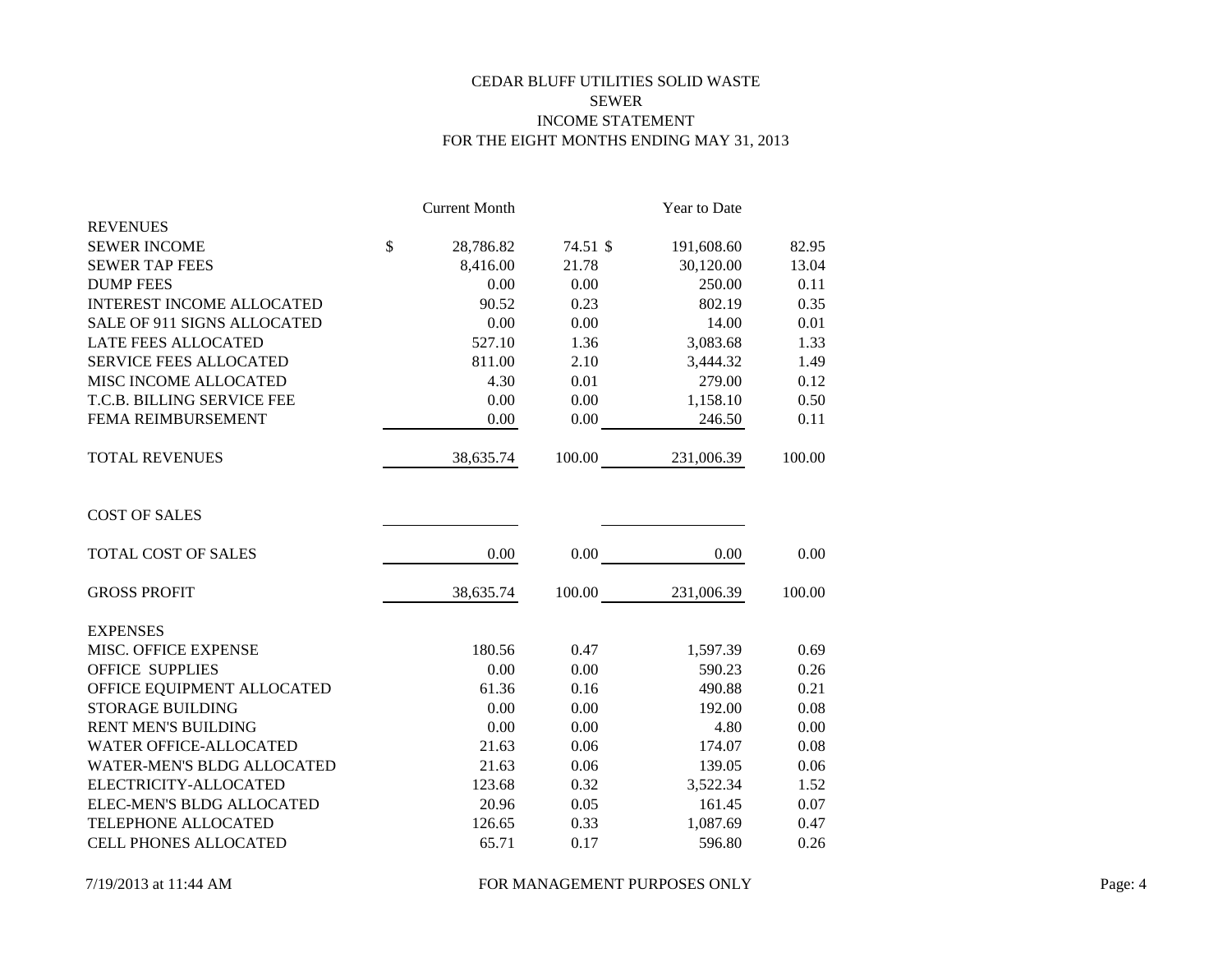# CEDAR BLUFF UTILITIES SOLID WASTE SEWER INCOME STATEMENT FOR THE EIGHT MONTHS ENDING MAY 31, 2013

|                                           | <b>Current Month</b> |          | Year to Date |       |
|-------------------------------------------|----------------------|----------|--------------|-------|
| <b>INTERNET ALLOCATED</b>                 | 22.00                | 0.06     | 154.00       | 0.07  |
| LIABILITY INS. ALLOCATED                  | 0.00                 | 0.00     | 9,348.70     | 4.05  |
| ADVERTISING-ALLOCATED                     | 0.00                 | 0.00     | 54.31        | 0.02  |
| POSTAGE-ALLOCATED                         | 203.76               | 0.53     | 1,946.23     | 0.84  |
| MISC BANK CHGS-ALLOC                      | 0.00                 | 0.00     | 98.11        | 0.04  |
| COMPUTER MAINT-ALLOC                      | 40.00                | $0.10\,$ | 1,098.30     | 0.48  |
| ACCOUNTING-ALLOC                          | 0.00                 | 0.00     | 5,000.00     | 2.16  |
| <b>LEGAL FEES-ALLOC</b>                   | 0.00                 | 0.00     | 1,152.52     | 0.50  |
| TRAVEL EXPENSE-ALLOCATED                  | 0.00                 | 0.00     | 128.00       | 0.06  |
| MEMBERSHIP/DUES-ALLOCATED                 | 0.00                 | $0.00\,$ | 258.00       | 0.11  |
| PERMITS-ALLOCATED                         | 0.00                 | 0.00     | 766.90       | 0.33  |
| <b>CLOTHING-ALLOC</b>                     | 0.00                 | 0.00     | 596.43       | 0.26  |
| HEAT MEN'S BUILDING                       | 8.48                 | 0.02     | 113.09       | 0.05  |
| SALARIES-OFFICE-ALLOC                     | 2,397.80             | 6.21     | 17,071.56    | 7.39  |
| <b>SALARIES-UTILITIES ALLOC</b>           | 2,812.10             | 7.28     | 20,264.50    | 8.77  |
| <b>SALARY-MANAGER ALLOC</b>               | 1,814.84             | 4.70     | 12,727.87    | 5.51  |
| P/R TAXES-OFFICE ALLOC                    | 167.22               | 0.43     | 1,308.06     | 0.57  |
| P/R TAXES-UTILITIES ALLOC                 | 377.98               | 0.98     | 2,653.07     | 1.15  |
| <b>HEALTH INS-OFFICE</b>                  | 510.80               | 1.32     | 3,643.60     | 1.58  |
| HEALTH INS-UTILITIES ALLOC                | 441.60               | 1.14     | 3,517.80     | 1.52  |
| PENSION-OFFICE ALLOC                      | 119.92               | 0.31     | 1,019.55     | 0.44  |
| PENSION-UTILITIES ALLOC                   | 258.86               | 0.67     | 2,214.74     | 0.96  |
| W/C INSURANCE-OFFICE ALLOC                | 50.40                | 0.13     | 50.40        | 0.02  |
| W/C INSURANCE-UTILITIES ALLOC             | 0.00                 | 0.00     | 1,792.40     | 0.78  |
| <b>INTEREST-G&amp;A ALLOC</b>             | 0.00                 | 0.00     | 5.47         | 0.00  |
| <b>POWER PURCHASED</b>                    | 4,238.64             | 10.97    | 23,213.16    | 10.05 |
| <b>GAS &amp; OIL-OFFICE ALLOC</b>         | 0.00                 | 0.00     | 79.93        | 0.03  |
| <b>GAS &amp; OIL-UTILITY VEHICLES ALL</b> | 282.19               | 0.73     | 2,142.68     | 0.93  |
| GAS & OIL-UTILITY EQUIP ALLOC             | 0.00                 | 0.00     | 1,017.18     | 0.44  |
| VEHICLE MAINT. OFFICE ALLOC               | 36.59                | 0.09     | 36.59        | 0.02  |
| VEHICLE MAINT. UTIL VEHICLES A            | 73.51                | 0.19     | 722.94       | 0.31  |
| EQUIP MAINT - UTILITY EQ ALLOC            | 6.39                 | 0.02     | 5,320.27     | 2.30  |
| SYSTEM MAINT-SEWER DEPT                   | 1,169.77             | 3.03     | 15,632.70    | 6.77  |